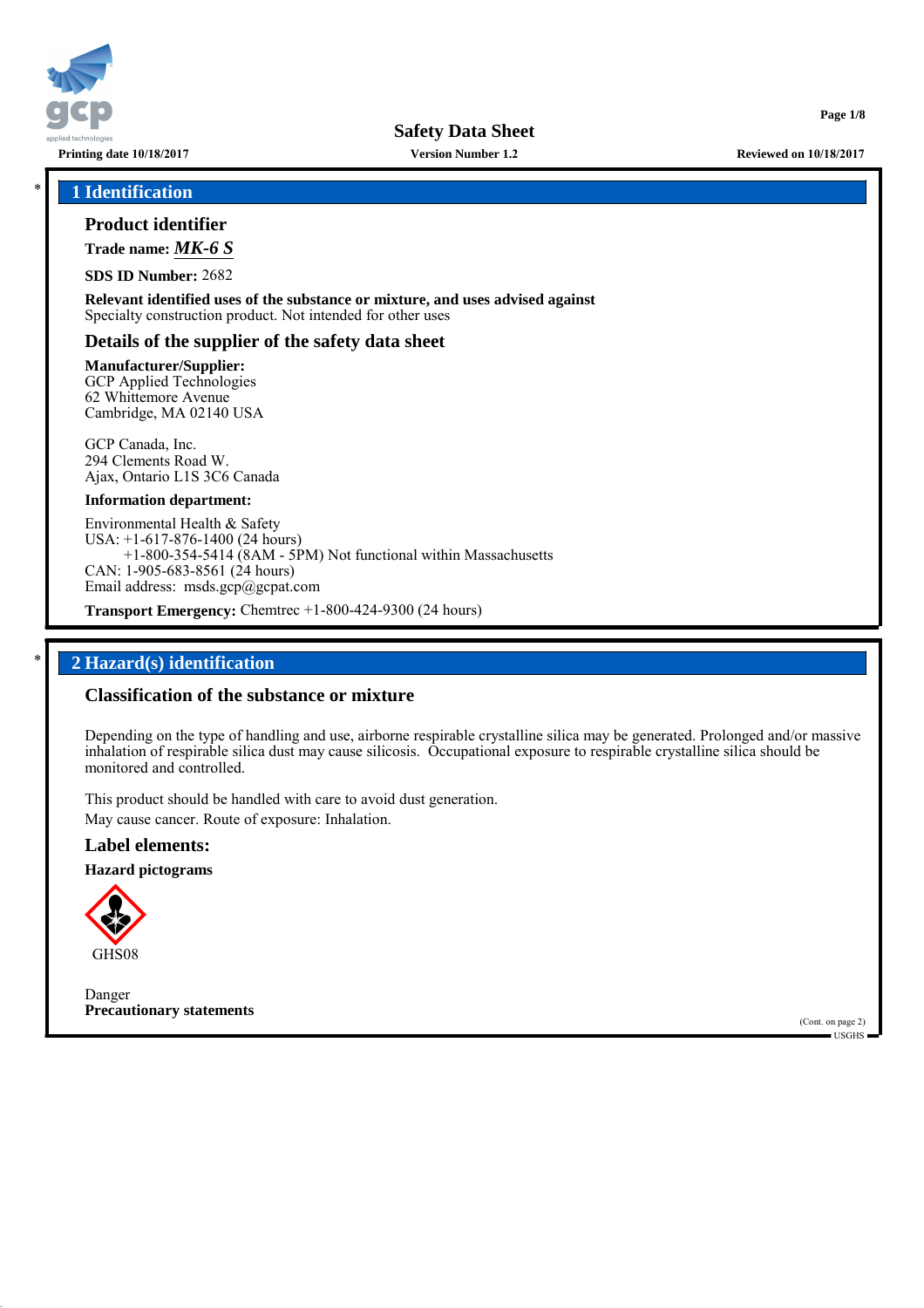**Printing date 10/18/2017 Reviewed on 10/18/2017 Version Number 1.2**

## **Trade name:** *MK-6 S*

Do not handle until all safety precautions have been read and understood. Avoid breathing dust. Wash thoroughly after handling. In case of inadequate ventilation wear respiratory protection. Dispose of contents container in accordance with all applicable regulations.

Wash contaminated clothing before reuse. If inhaled, get medical advice/attention if you feel unwell.

May cause skin and eye irritation. Use personal protection equipment as required.

### FOR PROFESSIONAL USE ONLY **NFPA ratings (scale 0 - 4)**

0  $\overline{0}$  $Health = 1$ Fire  $= 0$ Reactivity  $= 0$ 

## **HMIS-ratings (scale 0 - 4)**

**HEALTH**  FIRE **REACTIVITY** 0 \*1  $\boxed{0}$  $Health = *1$ Flammability  $= 0$ Reactivity  $= 0$ 

## **Other hazards**

1

### **Results of PBT and vPvB assessment**

**PBT:** Not applicable. **vPvB:** Not applicable.

## \* **3 Composition/information on ingredients**

## **Chemical characterization: Mixture**

**Description:** Mixture of the hazardous substance(s) listed below with additional nonhazardous ingredients.

### **Hazardous components:**

| $\sim$<br>7770<br>$10 - 10 - 7$          | . .<br>natural<br>cium<br>sulfate<br>∍aic    | 0.007<br>$\sim$ $\sim$<br>וור. |
|------------------------------------------|----------------------------------------------|--------------------------------|
| $\sim$ $\sim$<br>1000<br>18-60-<br>$-21$ | (SiO2)<br>$\overline{\phantom{a}}$<br>Juartz | $2.0^{\circ}$                  |
|                                          |                                              |                                |

## \* **4 First-aid measures**

### **Description of first aid measures**

**General information:** Get medical advice/attention if you feel unwell.

**After inhalation:** If breathing has stopped, give artificial respiration then oxygen if needed.

### **After skin contact:**

Immediately wash contaminated skin with soap or mild detergent and water. If this chemical soaks clothing, immediately remove clothing and wash skin.

If skin irritation occurs, consult a doctor.

## **After eye contact:**

Rinse cautiously with water for several minutes. If eye irritation occurs, consult a doctor.

### **After swallowing:**

Rinse mouth.

Do NOT induce vomiting.

## **Information for doctor:**

**Most important symptoms and effects, both acute and delayed** No further relevant information available.

(Cont. on page 3) USGHS

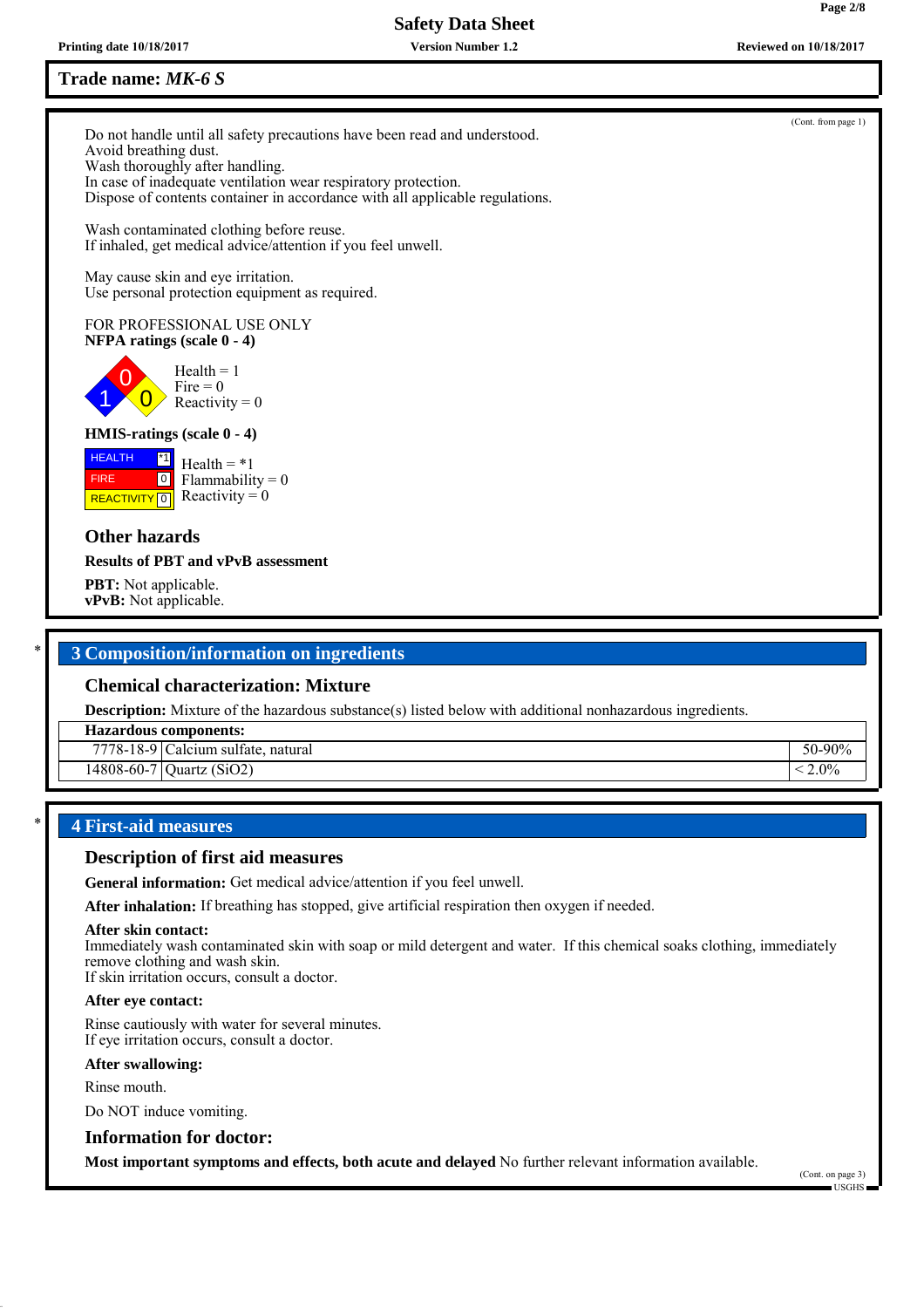**Version Number 1.2**

**Trade name:** *MK-6 S*

(Cont. from page 2)

**Page 3/8**

**Indication of any immediate medical attention and special treatment needed** No further relevant information available.

## \* **5 Fire-fighting measures**

**Special hazards arising from the substance or mixture** No further relevant information available.

**Additional information** No further relevant information available.

## \* **6 Accidental release measures**

### **Personal precautions, protective equipment and emergency procedures**

Wear protective equipment. Keep unprotected persons away. Avoid formation of dust.

### **Methods and material for containment and cleaning up:**

Sweep up spilled product into receptacles. Avoid formation of dust. Vacuuming or wet sweeping may be used to avoid dust dispersal.

Dispose contaminated material as waste according to section 13 of the SDS.

#### **Reference to other sections**

See Section 7 for information on safe handling.

See Section 8 for information on personal protection equipment.

See Section 13 for disposal information.

## \* **7 Handling and storage**

### **Handling:**

**Precautions for safe handling**

Do not breathe dust.

Fit dust covers to mixers.

Prior to welding or cutting, Monokote must be removed from steel surfaces likely to be exposed to excessive heating.

Avoid contact with skin.

Avoid contact with eyes.

### **Conditions for safe storage, including any incompatibilities**

**Storage:**

**Further information about storage conditions:** Store in cool, dry conditions in well sealed original receptacles.

**Specific end use(s)** No further relevant information available.

## \* **8 Exposure controls/personal protection**

## **Additional information about design of technical systems:** No further data; see item 7.

## **Control parameters**

| Components with limit values that require monitoring at the workplace:                          |              |  |
|-------------------------------------------------------------------------------------------------|--------------|--|
| 14808-60-7 Quartz (SiO2)                                                                        |              |  |
| PEL (USA) see Quartz listing                                                                    |              |  |
| REL (USA) Long-term value: 0.05* mg/m <sup>3</sup><br>*respirable dust; See Pocket Guide App. A |              |  |
| TLV (USA) Long-term value: $0.025*$ mg/m <sup>3</sup><br>$*$ as respirable fraction             |              |  |
| (Cont. on page 4)                                                                               | $IISGHS$ $=$ |  |

USGHS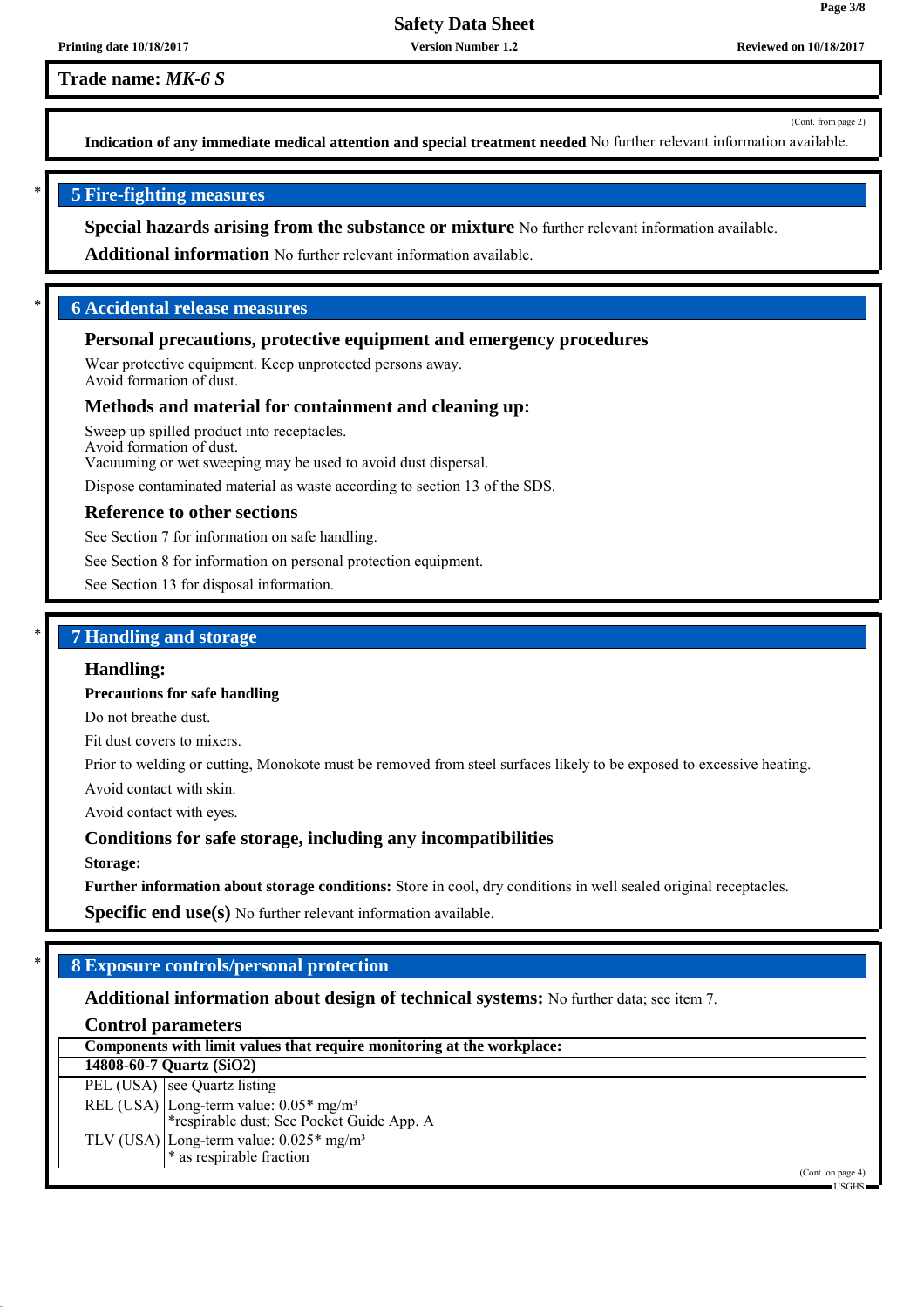**Version Number 1.2**

## **Trade name:** *MK-6 S*

**Page 4/8**

# **Additional Occupational Exposure Limit Values for possible hazards during processing:**

In addition to the exposure limits referenced above, the following non-specific limits for dust apply to this product; OSHA, 15 mg/m3-TWA for Total Dust and 5 mg/m3-TWA as Respirable Dust, ACGIH, 10 mg/m3-TWA as Total Dust and 3 mg/ m3-TWA as Respirable Dust.

### **Additional information:**

The lists that were valid during the creation were used as basis. Canadian employers must consult the exposure limits in their province. **Work/Hygienic Practices:** The usual precautionary measures for handling chemicals should be followed.

### **Exposure controls**

Minimize airborne dust generation. Use process enclosures, local exhaust ventilation or other engineering controls to keep airborne levels below specified exposure limits. If user operations generate dust, or mist, use ventilation to keep exposure to airborne particles below the exposure limit. Apply organizational measures, eg. by isolating personnel from dusty areas. Remove and wash soiled clothing.

#### **Personal protective equipment:**

### **General protective and hygienic measures:**

Store protective clothing separately.

The usual precautionary measures for handling chemicals should be followed.

#### **Breathing equipment:**

Control exposure to ingredients with workplace control parameters if mentioned above. If no ingredients are listed, respiratory protection is generally not required.

If exposure limits are listed and may be exceeded, use approved respiratory protective equipment and filter type appropriate for the listed ingredients. (NIOSH, CEN, etc.).

**Protection of hands:** Gloves should be worn to prevent skin contact and should be impermeable and resistant to the product.

**Material of gloves** Gloves should be worn to prevent skin contact and should be impermeable and resistant to the product.

### **Eye protection:**



Safety glasses with side shield protection.

Safety glasses with side shields should be worn to prevent contact due to splashing. Under high vapor mist concentrations, tightly sealed goggles should be worn.

#### **Body protection:**

Use personal protective equipment as required.

Take off contaminated clothing.

| Information on basic physical and chemical properties |                              |  |  |
|-------------------------------------------------------|------------------------------|--|--|
| <b>General Information</b>                            |                              |  |  |
| Appearance:                                           |                              |  |  |
| Form:                                                 | Powder                       |  |  |
| Color:                                                | Grey                         |  |  |
| Odor:                                                 | Earthy                       |  |  |
| Odor threshold:                                       | Not determined.              |  |  |
| $pH-value$ (~):                                       | Not applicable.              |  |  |
| <b>Change in condition</b>                            |                              |  |  |
| <b>Melting point/Melting range:</b>                   | Undetermined.                |  |  |
| <b>Boiling point/Boiling range:</b>                   | Undetermined.                |  |  |
| <b>Flash point:</b>                                   | Not applicable.              |  |  |
| <b>Flammability (solid, gaseous):</b>                 | Not determined.              |  |  |
| <b>Decomposition temperature:</b>                     | Not determined.              |  |  |
| Auto igniting:                                        | Product is not selfigniting. |  |  |

USGHS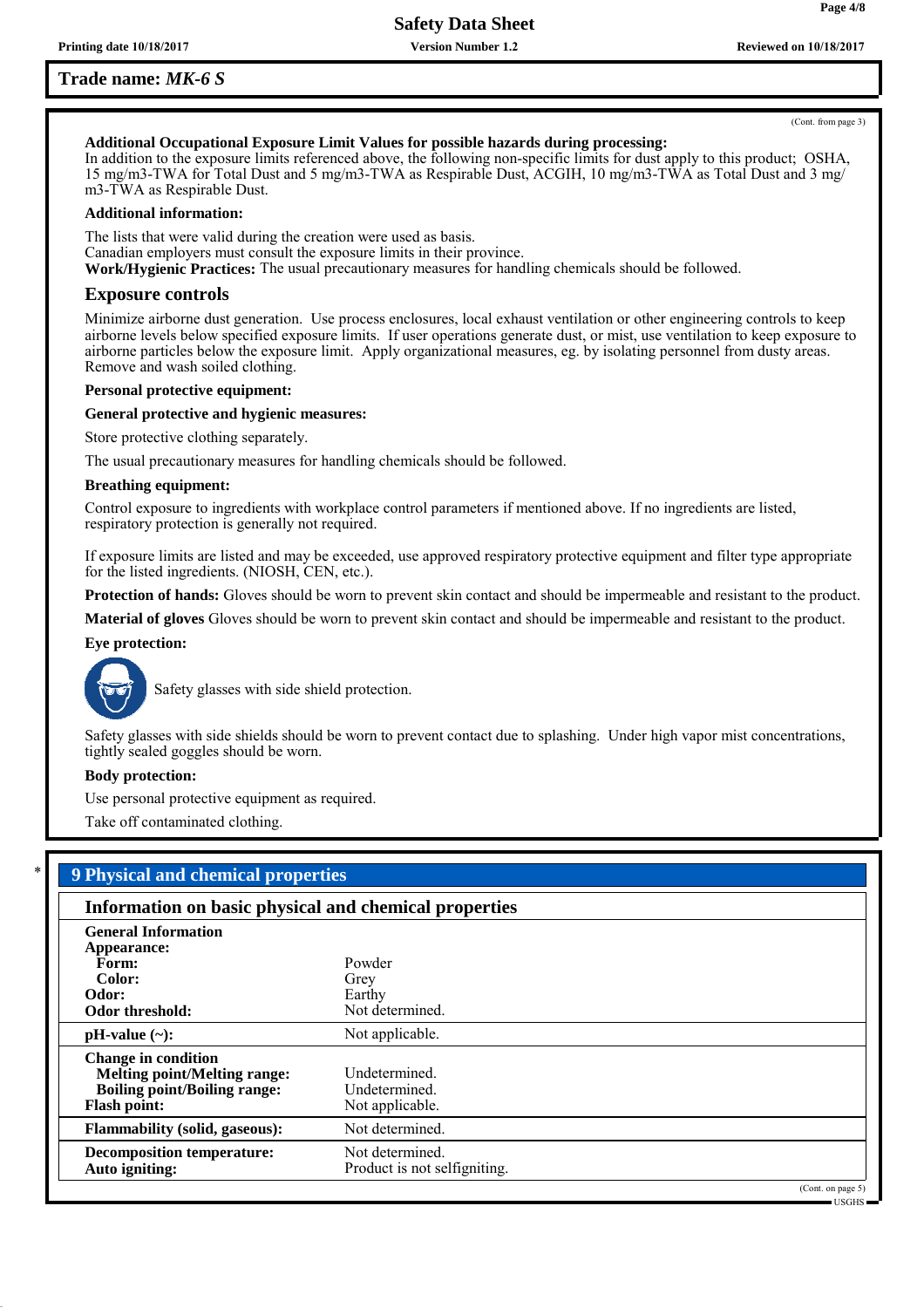**Version Number 1.2**

**Page 5/8**

## **Trade name:** *MK-6 S*

|                                                                 |                                               | (Cont. from page 4) |
|-----------------------------------------------------------------|-----------------------------------------------|---------------------|
| Danger of explosion:                                            | Product does not present an explosion hazard. |                     |
| <b>Explosion limits:</b>                                        |                                               |                     |
| Lower:                                                          | Not determined.                               |                     |
| <b>Upper:</b>                                                   | Not determined.                               |                     |
| <b>VOC Content (max):</b>                                       | Not determined.                               |                     |
| Vapor pressure:                                                 | Not applicable.                               |                     |
| Density: $(\sim)$                                               | Not determined.                               |                     |
| <b>Relative density</b>                                         | Not determined.                               |                     |
| Vapor density                                                   | Not applicable.                               |                     |
| <b>Evaporation</b> rate                                         | Not applicable.                               |                     |
| Solubility in / Miscibility with                                |                                               |                     |
| Water:                                                          | Not miscible or difficult to mix.             |                     |
| <b>Partition coefficient (n-octanol/water):</b> Not determined. |                                               |                     |
| Viscosity:                                                      |                                               |                     |
| Dynamic:                                                        | Not applicable.                               |                     |
| Kinematic:                                                      | Not applicable.                               |                     |
| Molecular weight                                                | Not applicable.                               |                     |
| <b>Other information</b>                                        | No further relevant information available.    |                     |

## **10 Stability and reactivity**

**Reactivity** Stable under normal conditions.

**Chemical stability**

**Thermal decomposition:** No decomposition if used according to specifications.

**Possibility of hazardous reactions** No further relevant information available.

**Conditions to avoid** No further relevant information available.

**Incompatible materials:** No further relevant information available.

### **Hazardous decomposition products:**

Carbon monoxide and carbon dioxide

Cutting or welding may generate Sulfur dioxide.

**Additional information:** See section 7 for information on handling, storage and conditions to be avoided.

## \* **11 Toxicological information**

### **Information on toxicological effects**

**Acute toxicity:**

**Primary irritant effect:**

**on the skin:** No irritating effect expected

**on the eye:** No irritating effect expected

**inhalation:** No irritating effect expected

**Additional toxicological information:** Prolonged exposure may cause risk of lung disease (i.e. silicosis and/or lung cancer).

|  | <b>Carcinogenic categories</b> |
|--|--------------------------------|
|  |                                |
|  |                                |

| <b>IARC (International Agency for Research on Cancer) Human Carcinogenicity:</b><br>Group 1- Positive, Group 2A- Probable, Group 2B- Possible, Group 3- Not Classifiable |                                      |
|--------------------------------------------------------------------------------------------------------------------------------------------------------------------------|--------------------------------------|
| 14808-60-7 Quartz (SiO2)                                                                                                                                                 |                                      |
| $\overline{9003}$ -53-6 Expanded Polystyrene                                                                                                                             |                                      |
| <b>NTP (National Toxicology Program)</b><br>K-Known to be carcinogenic, R-May reasonably be anticipated to be carcinogenic                                               |                                      |
| $14808 - 60 - 7$ Quartz (SiO2)                                                                                                                                           |                                      |
|                                                                                                                                                                          | (Cont. on page 6)<br><b>TIO OTTO</b> |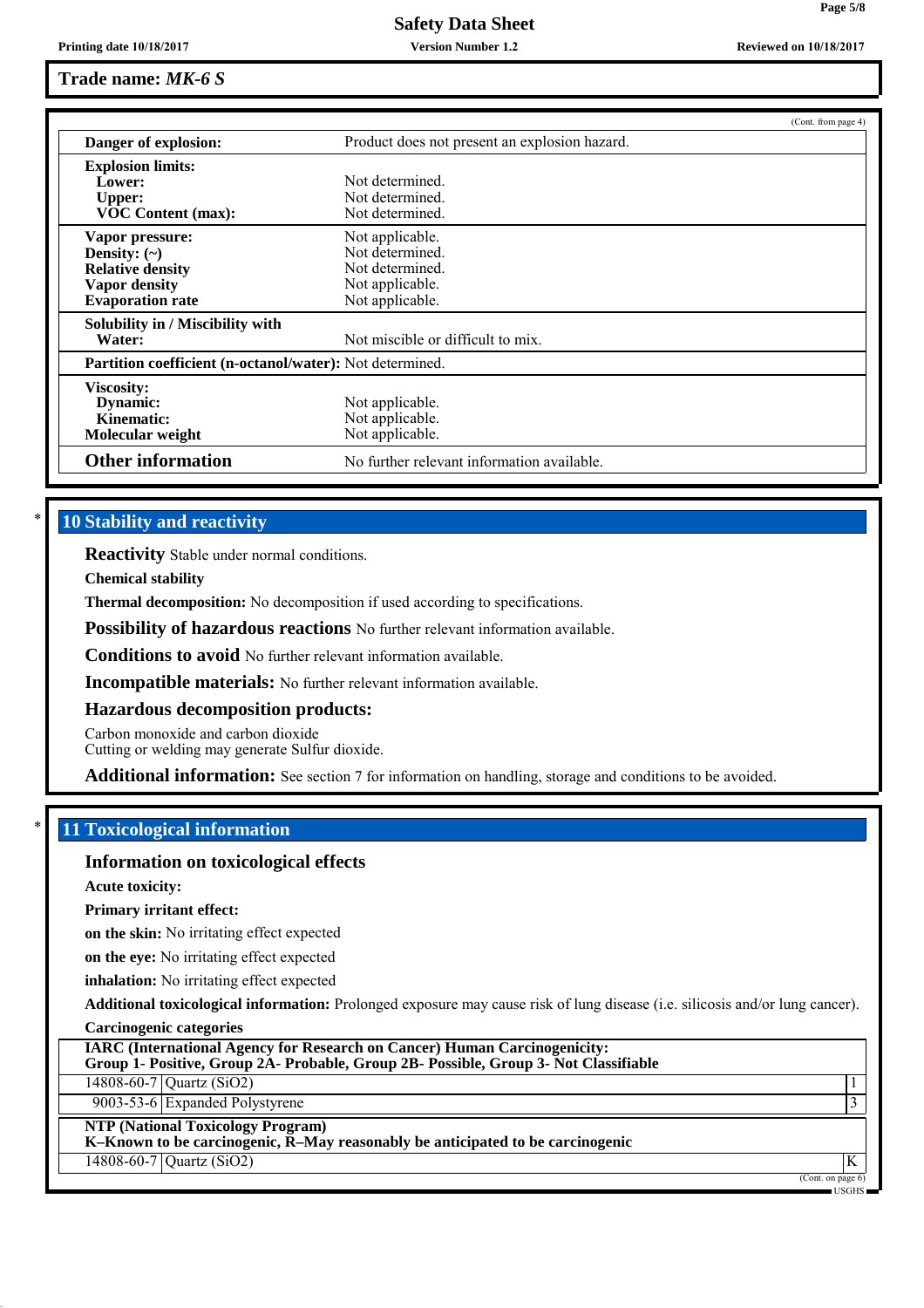**Version Number 1.2**

**Trade name:** *MK-6 S*

**OSHA-Ca (Occupational Safety & Health Administration)**

None of the ingredients is listed.

## **12 Ecological information**

## **Toxicity**

**Aquatic toxicity:** No further relevant information available.

**Persistence and degradability** No further relevant information available.

## **Behavior in environmental systems:**

**Bioaccumulative potential** No further relevant information available.

**Mobility in soil** No further relevant information available.

## **Additional ecological information:**

**General notes:** Not known to be hazardous to water.

## **Results of PBT and vPvB assessment**

**PBT:** Not applicable. **vPvB:** Not applicable.

**Other adverse effects** No further relevant information available.

## **13 Disposal considerations**

**Waste treatment methods** Comply with Federal, State and local regulations. **Recommendation:**



Must not be disposed of together with household garbage. Do not allow product to reach sewage system.

## **Uncleaned packagings:**

**Recommendation:** Disposal must be made according to official regulations.

| <b>14 Transport information</b>                           |                                                 |                                    |
|-----------------------------------------------------------|-------------------------------------------------|------------------------------------|
| <b>UN-Number</b><br>DOT, IMDG, IATA                       | Not applicable.                                 |                                    |
| UN proper shipping name<br>DOT, IMDG, IATĀ                | Not applicable.                                 |                                    |
| <b>Transport hazard class(es)</b>                         |                                                 |                                    |
| DOT, IMDG, IATA<br><b>Class</b>                           | Not applicable.                                 |                                    |
| <b>Packing group</b><br>DOT, IMDG, IATA                   | Not applicable.                                 |                                    |
| <b>Environmental hazards:</b><br><b>Marine pollutant:</b> | N <sub>0</sub>                                  |                                    |
| <b>Special precautions for user Not applicable.</b>       |                                                 |                                    |
| <b>Transport/Additional information:</b>                  |                                                 |                                    |
| <b>DOT</b><br><b>Remarks:</b><br>Note:                    | Not Regulated.<br>Not Regulated for Canada TDG. |                                    |
|                                                           |                                                 | (Cont. on page 7)<br>$-$ USGHS $-$ |

(Cont. from page 5)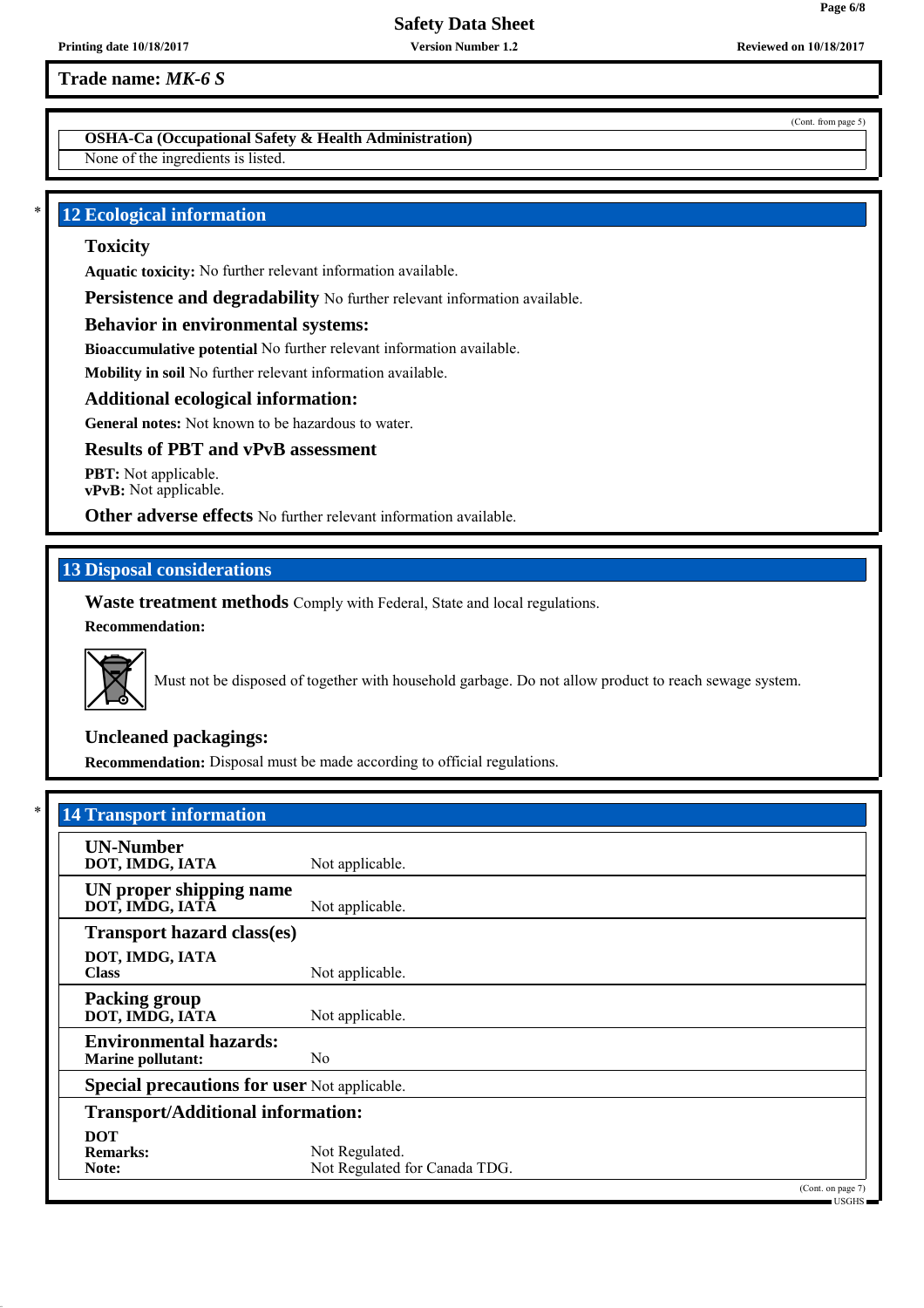**Version Number 1.2**

**Trade name:** *MK-6 S*

## **UN "Model Regulation":** Not applicable.

| <b>15 Regulatory information</b>                                                                                                                                                                    |    |
|-----------------------------------------------------------------------------------------------------------------------------------------------------------------------------------------------------|----|
| <b>SARA (Superfund Amendments and Reauthorization Act)</b>                                                                                                                                          |    |
| Section 302/304 (extremely hazardous substances):                                                                                                                                                   |    |
| None of the ingredients is listed.                                                                                                                                                                  |    |
| Section 313 Reportable Ingredients (Chemicals present below reporting threshold are exempt):                                                                                                        |    |
| None of the ingredients is listed.                                                                                                                                                                  |    |
| <b>SARA Section 312/Tier I &amp; II Hazard Categories:</b><br>Health Delayed (chronic)<br>Yes<br>Health Immediate (acute)<br>Yes<br>Flammable<br>No<br>Reactive<br>N <sub>0</sub><br>Nο<br>Pressure |    |
| <b>North America Chemical Inventory Status</b>                                                                                                                                                      |    |
| <b>TSCA (Toxic Substances Control Act - United States):</b>                                                                                                                                         |    |
| All ingredients are listed or exempt from listing unless otherwise noted below.                                                                                                                     |    |
| <b>CEPA</b> (Canadian DSL):                                                                                                                                                                         |    |
| All ingredients are listed or exempt from listing unless otherwise noted below.                                                                                                                     |    |
| <b>Right to Know Ingredient Disclosure:</b>                                                                                                                                                         |    |
| 65996-61-4 Cellulosic Fiber                                                                                                                                                                         |    |
| 9003-53-6 Expanded Polystyrene                                                                                                                                                                      |    |
| <b>California Proposition 65</b>                                                                                                                                                                    |    |
| Chemicals known to cause cancer:                                                                                                                                                                    |    |
| Quartz (SiO2)                                                                                                                                                                                       |    |
| Chemicals known to cause reproductive toxicity for females:                                                                                                                                         |    |
| None of the ingredients is listed.                                                                                                                                                                  |    |
| Chemicals known to cause reproductive toxicity for males:                                                                                                                                           |    |
| None of the ingredients is listed.                                                                                                                                                                  |    |
| Chemicals known to cause developmental toxicity:                                                                                                                                                    |    |
| None of the ingredients is listed.                                                                                                                                                                  |    |
| <b>Carcinogenicity Categories</b>                                                                                                                                                                   |    |
| <b>EPA (Environmental Protection Agency)</b>                                                                                                                                                        |    |
| None of the ingredients is listed.                                                                                                                                                                  |    |
| TLV-ACGIH (THE American Conference of Governmental Industrial Hygienists)<br>Human Carcinogen - A1 Confirmed, A2 Suspected, A3 Unknown Relevance, A4 Not Classifiable                               |    |
| Quartz (SiO2)                                                                                                                                                                                       | A2 |
| NIOSH-Cancer (National Institute for Occupational Safety and Health)                                                                                                                                |    |
| 14808-60-7 Quartz (SiO2)                                                                                                                                                                            |    |
| Volatile Organic Compounds (VOC) reported per the Emission Standards. 0 g/L                                                                                                                         |    |

## **16 Other information**

The data included herein are presented in accordance with various environment, health and safety regulations. It is the responsibility of a recipient of the data to remain currently informed on chemical hazard information, to design and update its own program and to comply with all national, federal, state and local laws and regulations applicable to safety, occupational health, right-to-know and environmental protection.

### **Department issuing SDS:**

GCP Applied Technologies 62 Whittemore Avenue Cambridge, MA 02140 USA USA: +1-617-876-1400 (24 hours) +1-800-354-5414

(Cont. from page 6)

**Printing date 10/18/2017 Reviewed on 10/18/2017**